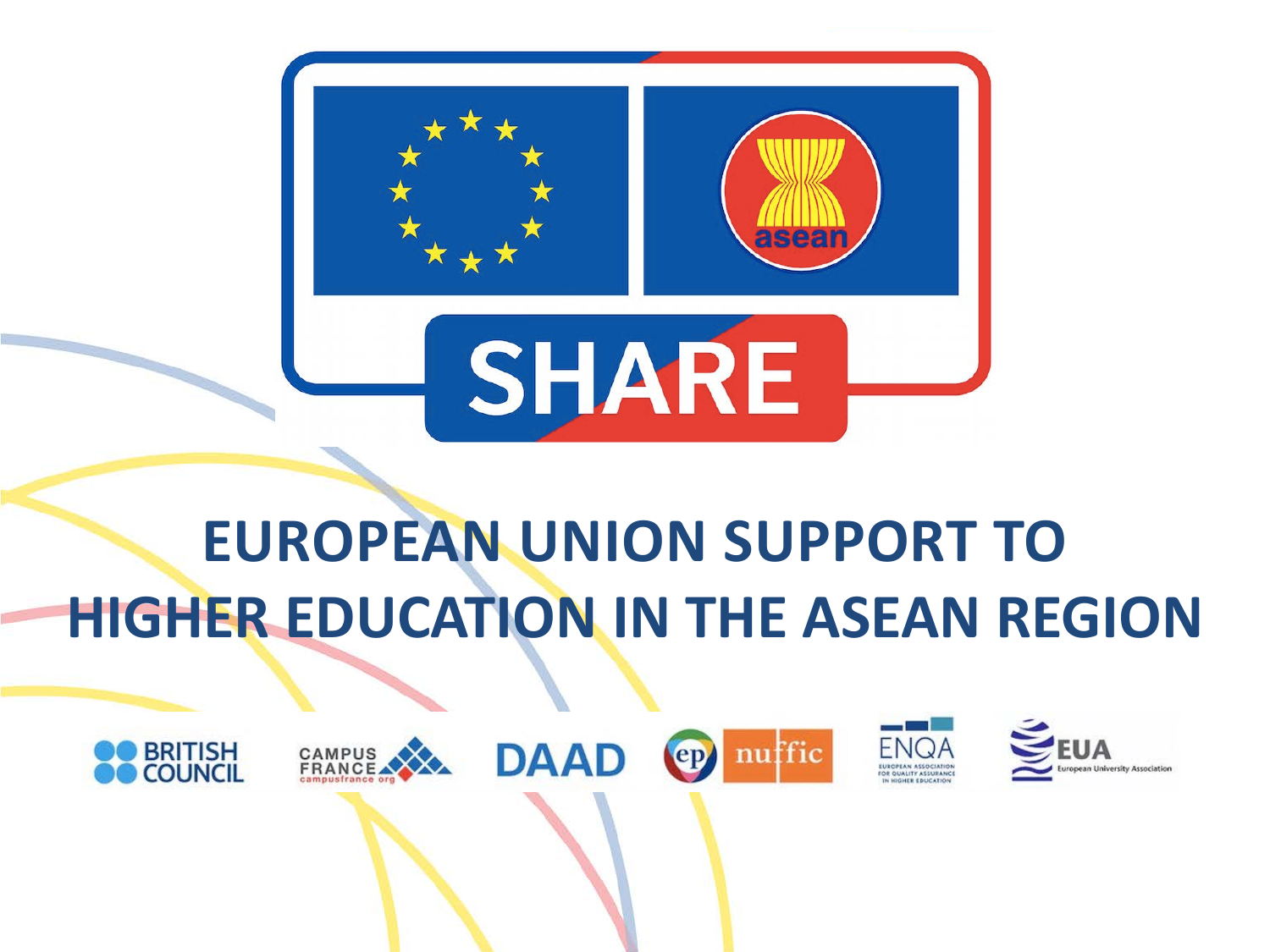#### **OVERVIEW**



- 1. SHARE's overall and specific objectives
- 2. Basic facts and figures on SHARE
- 3. SHARE's activities by Result Areas:
	- 1 Policy Dialogues
	- 2a & 2b Qualification Frameworks & Quality Assurance
	- 3a & 3b ASEAN and ASEAN-EU Credit Transfer Systems
	- 3c Mobility
- 4. Outcomes/Impact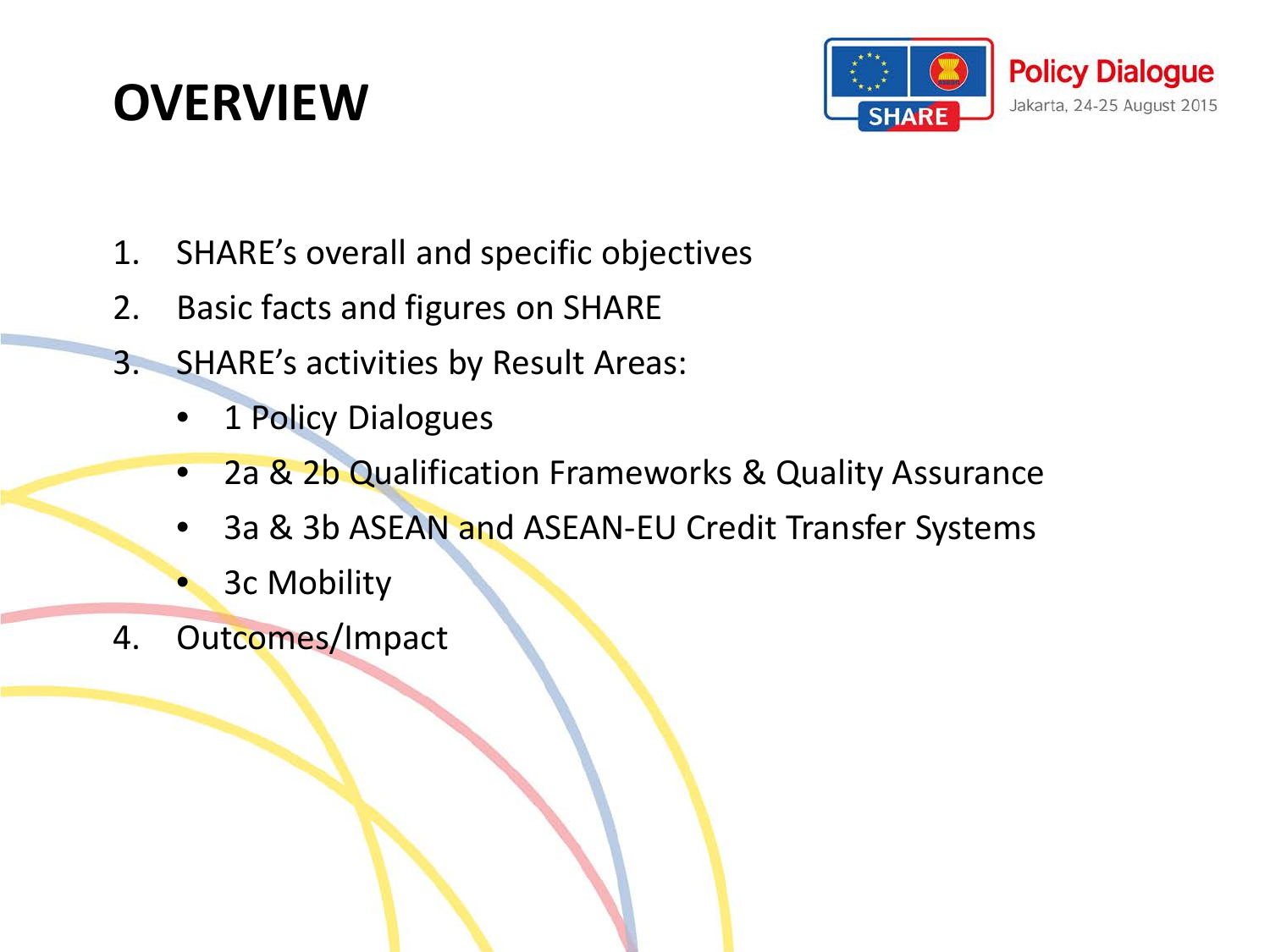#### **SHARE – THE BASICS (I)**



#### **Overall objective**

Support ASEAN in harmonising regional higher education by sharing European expertise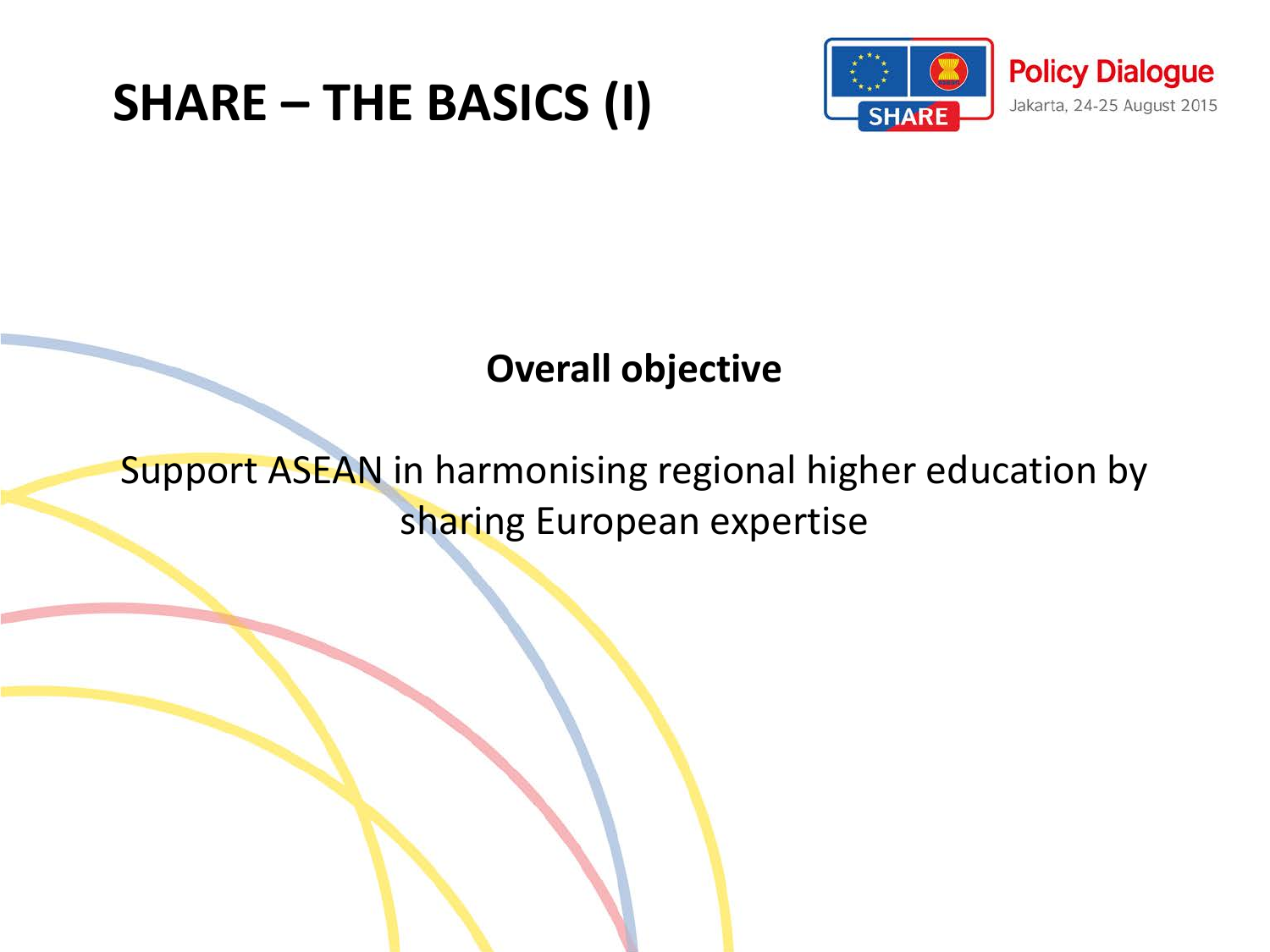### **SHARE – THE BASICS (II)**



#### **Specific objectives**

- Strengthen regional cooperation, enhance **quality, competitiveness** and **internationalisation** of ASEAN higher education institutions contributing to an ASEAN Community from 2016
- **Harmonise** higher education in ASEAN by creating ASEAN higher education frameworks building upon and sharing EU experience
- Support **mutual recognition** and **student mobility** among higher education institutions in ASEAN to strengthen people-to-people **connectivity**
- Create impact at policy, institutional and individual levels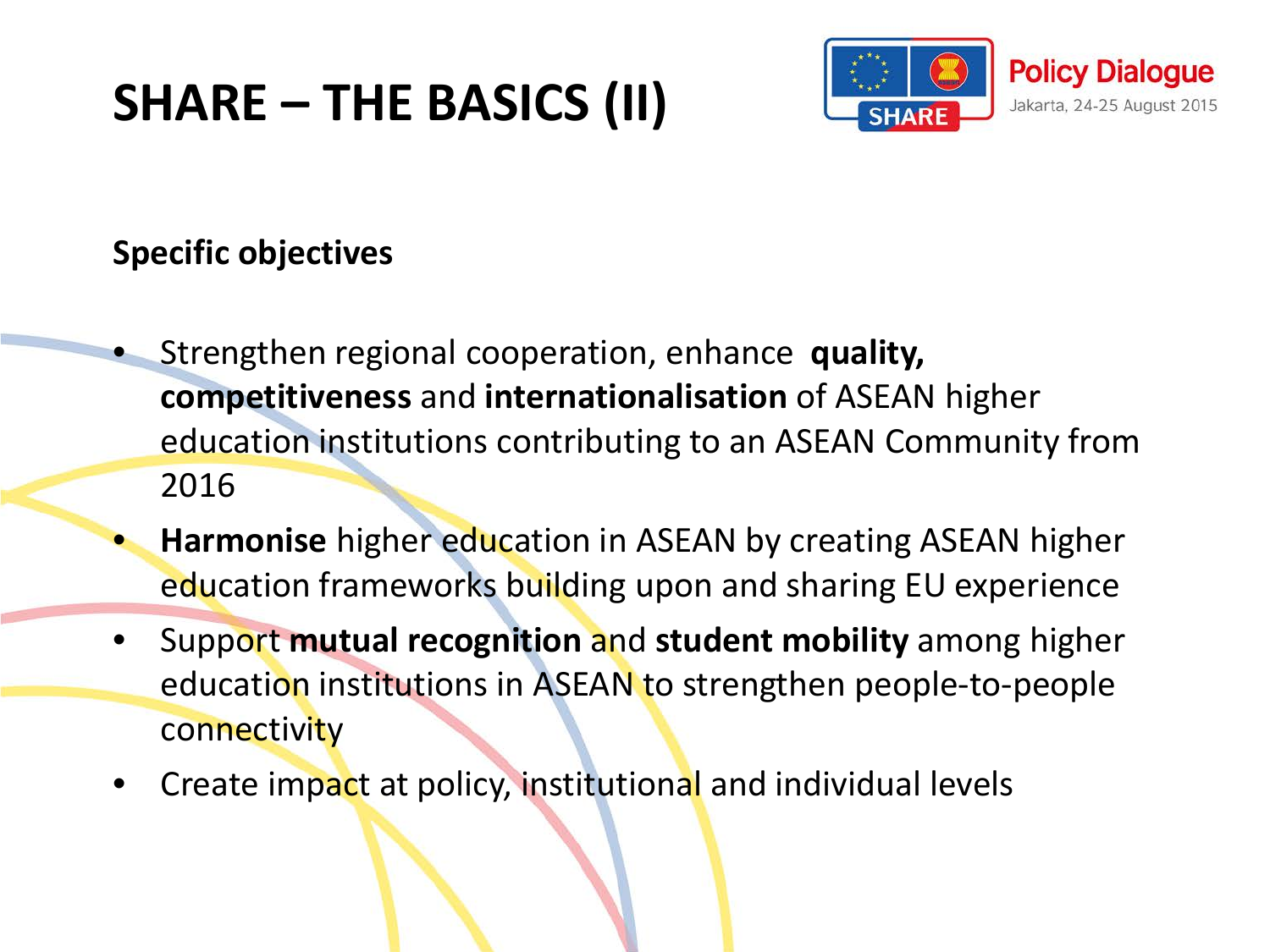### **SHARE – THE BASICS (III)**



- EU Grant Contract
- Value EUR 10 million
- 4-year initiative from Jan 2015 to Jan 2019
- Consortium comprised of:
	- British Council (consortium leader)
	- DAAD
	- Campus France
	- **European Platform-Nuffic**
	- **European University Association**
	- European Network of Quality Assurance in Higher Education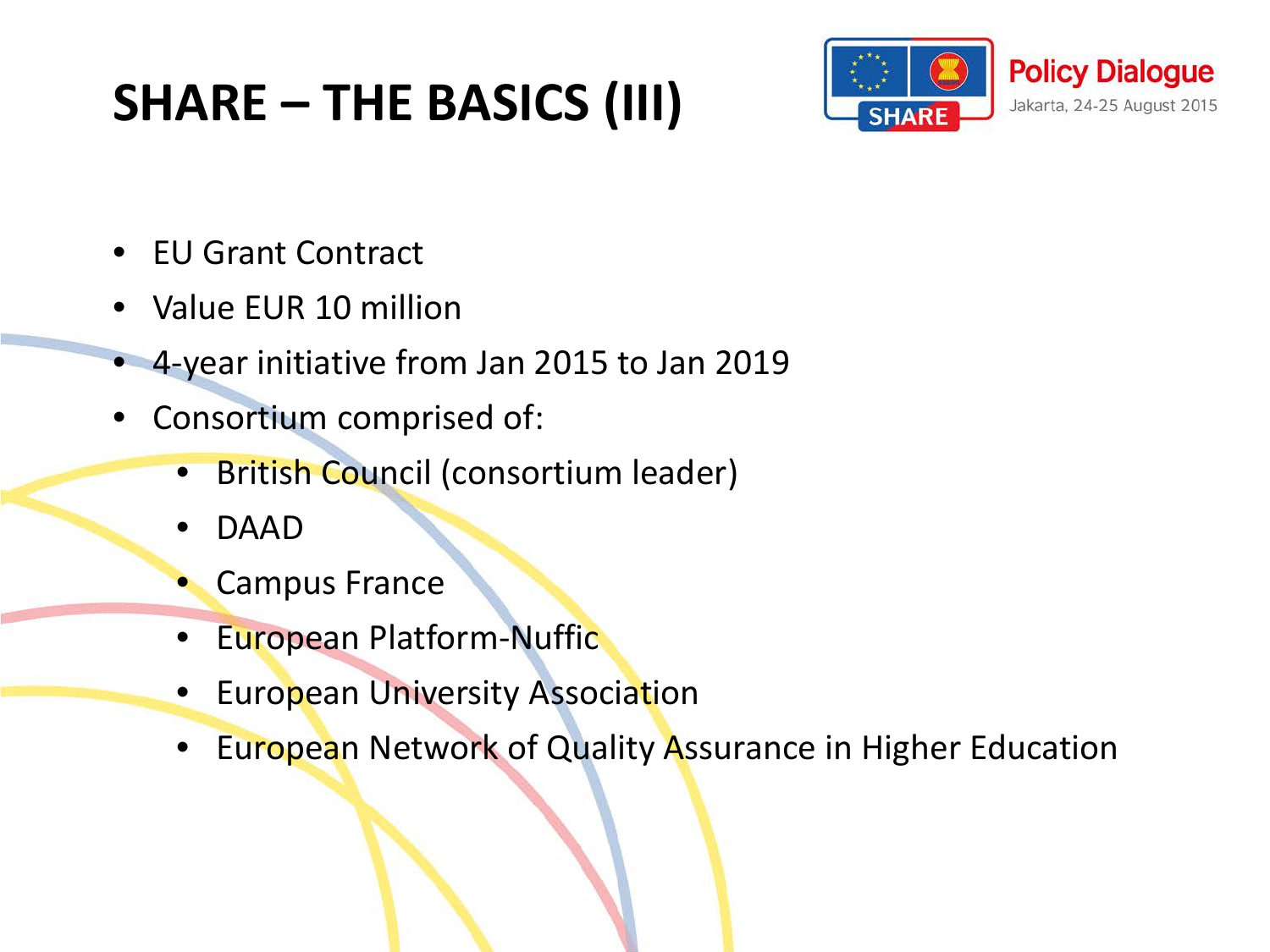

- 4 core partners (BC, CF, DAAD, EP-Nuffic) maintain offices in Jakarta, each partner in charge of one component/result area and sets up dedicated team
- PMU in ASEAN Secretariat: General coordination among components, linking with external partners, promotion, quality control, reporting and financial administration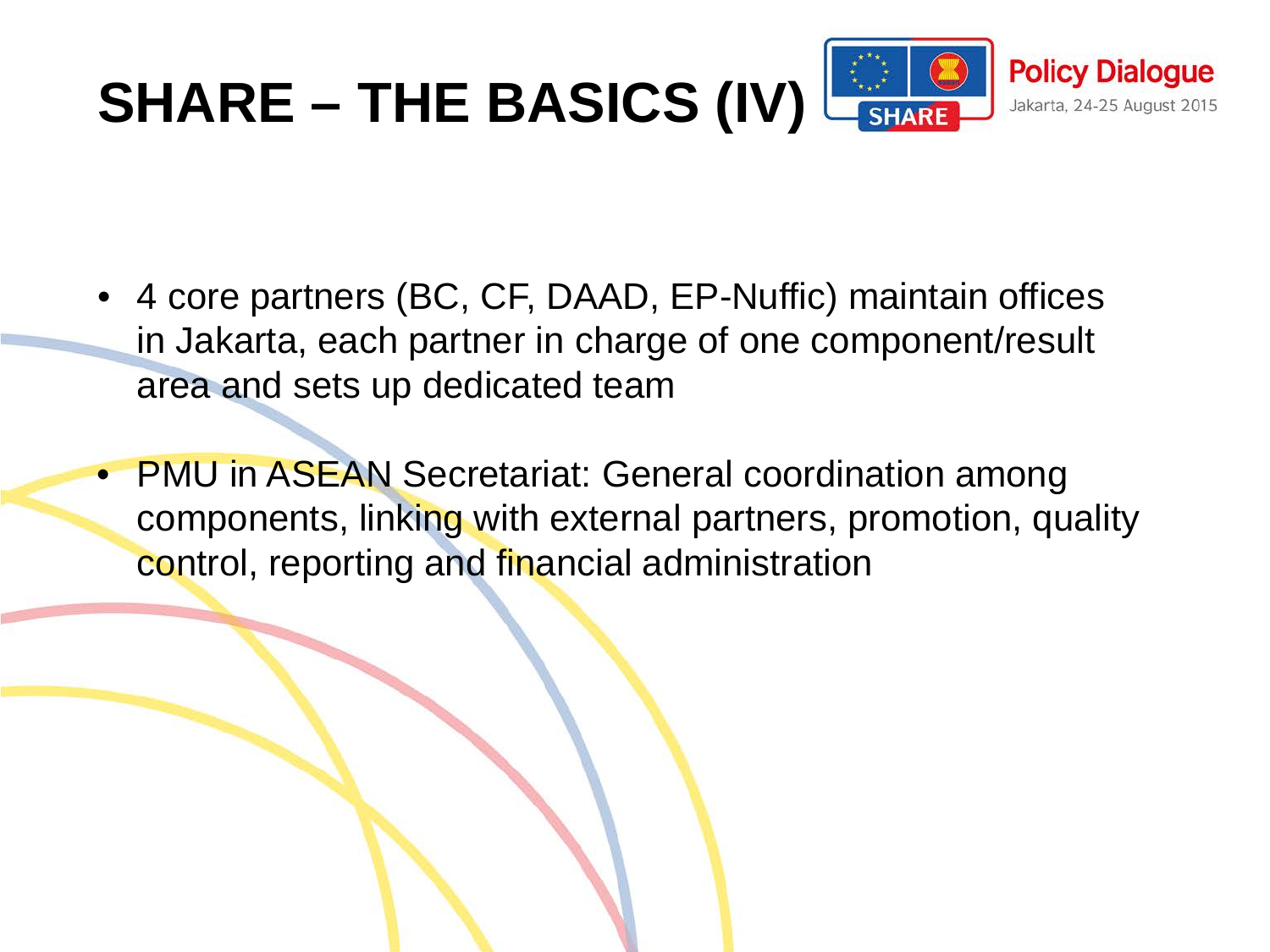# **SHARE RESULT AREAS**



**Result Area 1 - Policy Dialogues (BC)**: at ministerial and operational levels, resolving system blockages and addressing technical dimensions of cooperation **Result Areas 2a & 2b - ASEAN Qualifications Reference Frameworks & ASEAN Quality Assurance (DAAD with EUA & ENQA)**: sharing and augmenting experience through consultation, mapping and study visits to Europe **Result Area 3a & 3b - ASEAN Credit Transfer System (ACTs) & ASEAN-EU Credit Transfer System (AECTs) (CF)**: identifying and mapping needs, creating tools to support a common platform for online credit transfer **Result Area 3c - ACTs & AECTs Student Mobility with Scholarships (EP-Nuffic)**: testing the new framework by providing 500 scholarships, creating life changing opportunities for students to become global citizens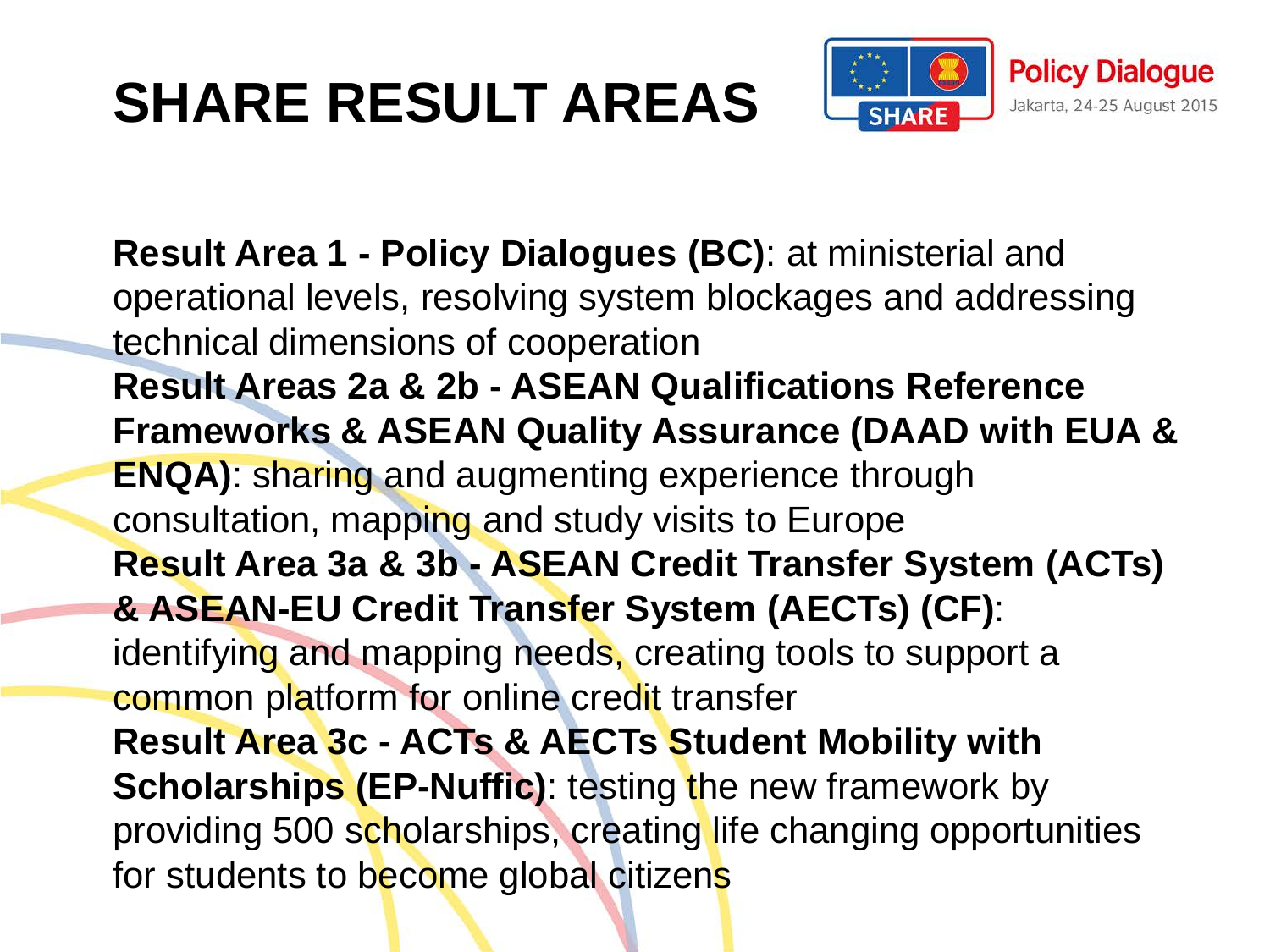## **OUTCOMES/IMPACT**



- Increased and enhanced **mobility** for university students across ASEAN, boosting skills and employability through improved harmonisation of Qualification Frameworks, Quality Assurance and Credit Transfer Systems
	- Improved **equality** in opportunities for exchange, as students benefit from SHARE's technical assistance across Cambodia, Lao PDR, Myanmar and Viet Nam, improving **connectivity** across higher education in ASEAN
- Strengthening of ties between ASEAN universities and increasing opportunity for EU-ASEAN university **partnerships**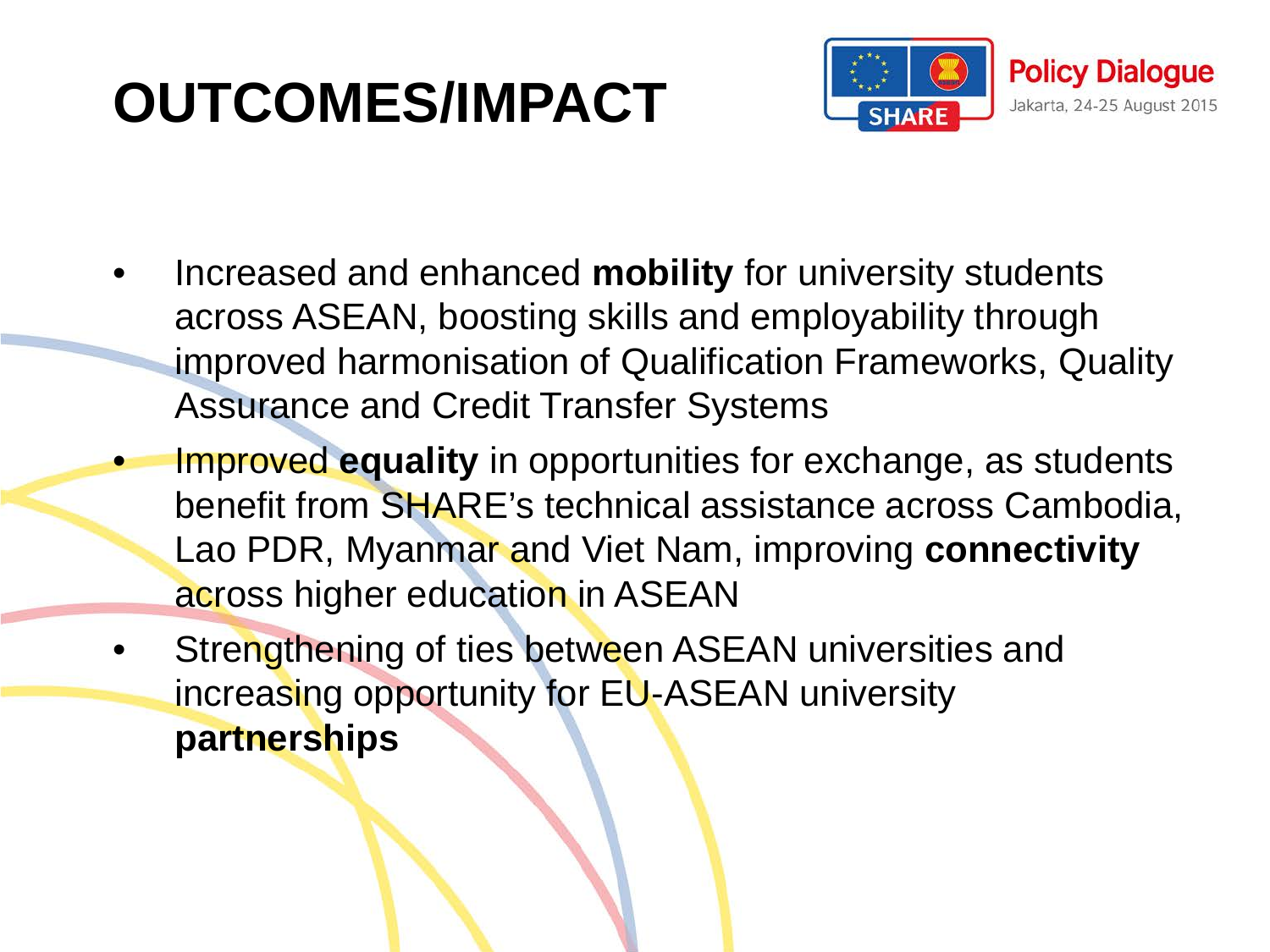# **RESULT AREA 1 POLICY DIALOGUES**



#### **8-10 Policy Dialogues planned during SHARE's lifetime**

**Policy Dialogue 1: 24-25 August 2015, ASEAN Secretariat, Jakarta**

- Comprehensive mapping of regional higher education initiatives and structures as well as of dialogue partners in Southeast Asia
- Informing and shaping future SHARE activities with ASEAN stakeholders and beneficiaries
- Research teams on QF, QA and Degree Structures in ASEAN present draft studies
- Assess needs of CLMV and design tailored support
- Target groups: ASEC, ASEAN SOM-ED and Ministries, AUN, SEAMEO RIHED, AQAN, Donors/Dialogue Partners, Selected **Universities**

**Policy Dialogue 2: February 2016 on comprehensive mapping of degree structures Southeast Asia (tentative)**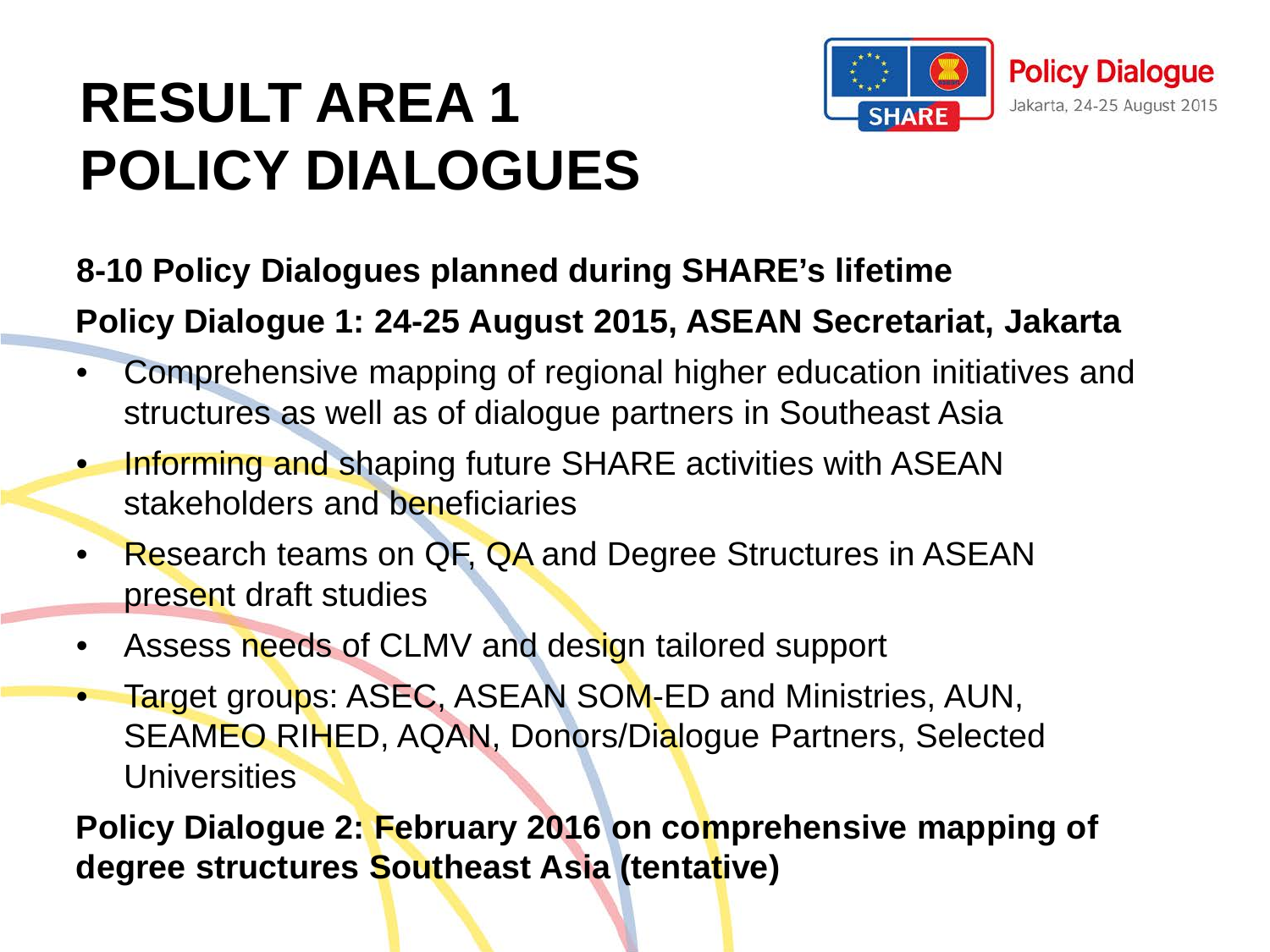

## **RESULT AREA 2a QUALIFICATIONS FRAMEWORK**

- Support a politically endorsed regional QF for better comparability of degrees across ASEAN and EU
- Background study on ARQF and NQF in ASEAN member states to establish baseline (on-going)
- Setting up an ASEAN-EU expert working group on QF, to meet twice annually (August and October 2015)
- Study visit to Europe October 2015
- National workshops on NQF and alignment with ARQF (2016- 17)
- Training of trainers (2018)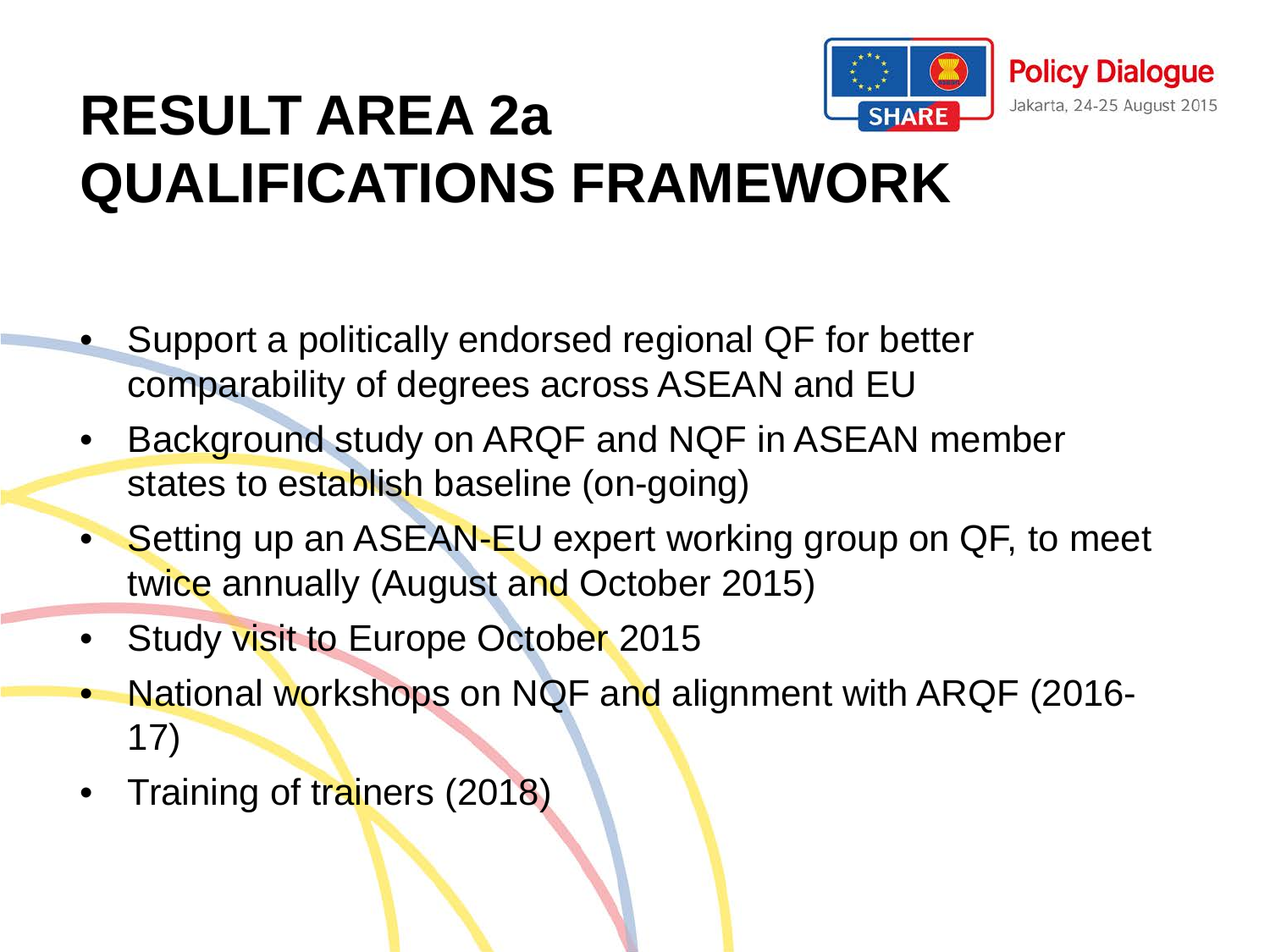## **RESULT AREA 2b QUALITY ASSURANCE**



- Background study on QA to establish baseline (on-going)
- Setting up an ASEAN-EU expert working group on QA, to meet twice annually (August and October 2015)
- Study visit to Europe October 2015
- Trainings for QA agencies and universities to prepare for assessment, training for assessors (2016)
- Pilot assessment of QA agencies (6) and universities (6), national dissemination workshops on QA systems and alignment of national and regional standards (2017)
- Training of trainers (2018)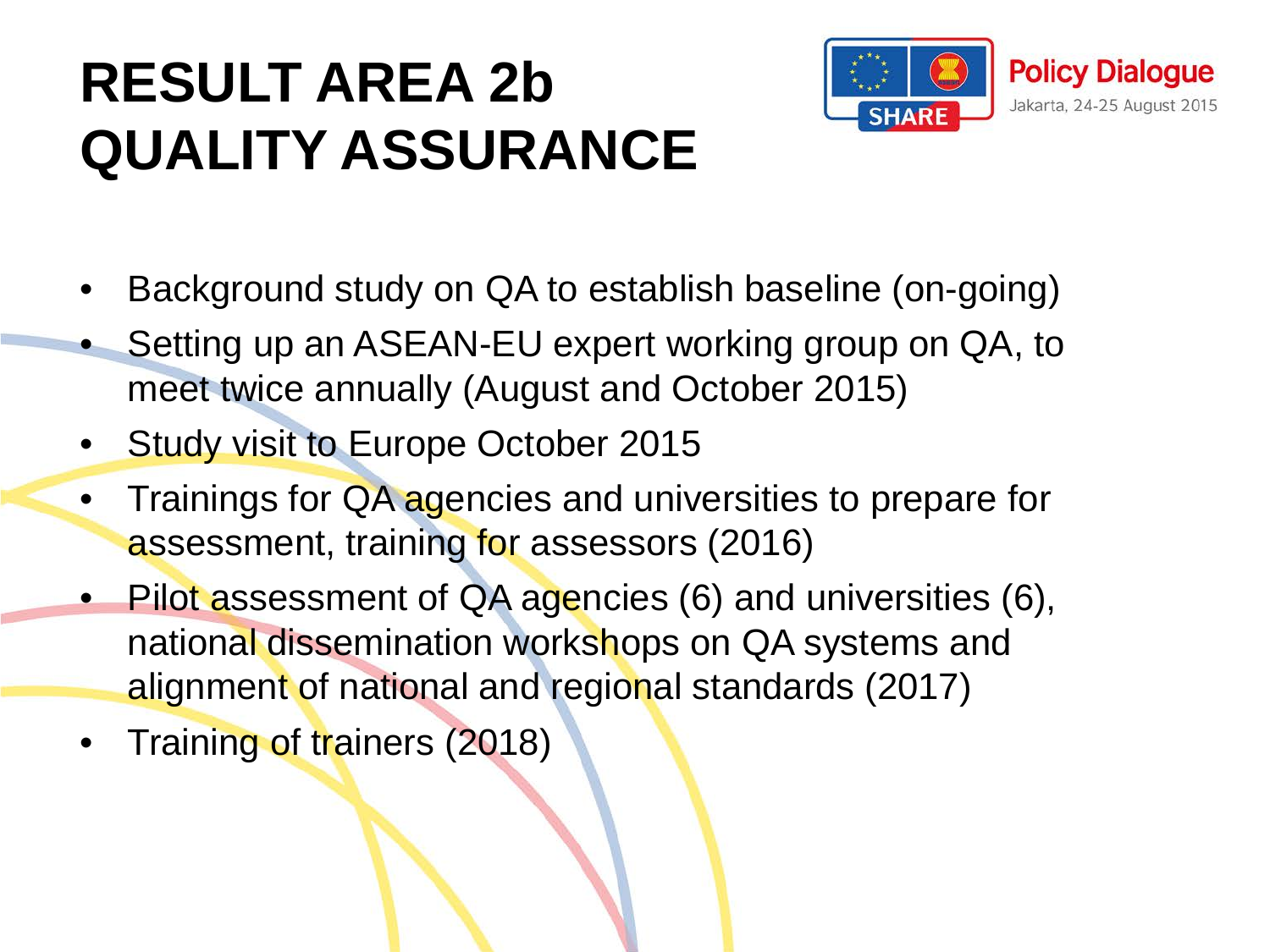

## **RESULT AREAS 3a & 3b ASEAN CTS & ASEAN-EU CTS**

- Mapping existing Asia-based Credit Transfer Systems and identify needs
- Explore concept of "ASEAN-EU Credit Transfer System (AECTS)"
- Design methods and tools for ACTS (and AECTS) that maintain diversity of systems yet facilitate mobility
- Develop an online platform for credit transfer